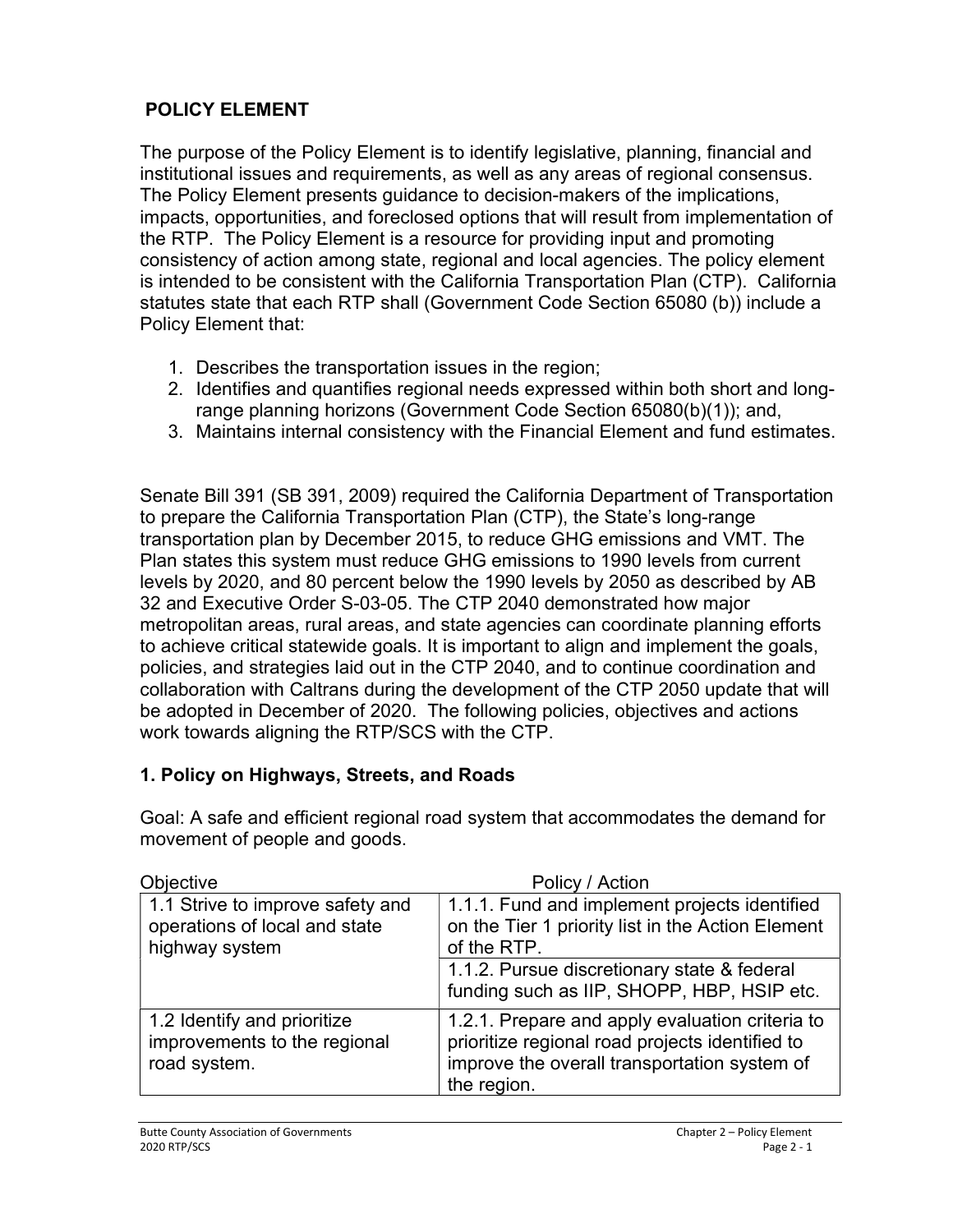| 1.2.2. Evaluation criteria will evaluate how the<br>projects achieve the following objectives:<br>1) an integrated and balanced road system;<br>2) improvement in traffic flow and safety;<br>3) minimize environmental effects; and<br>4) minimize adverse impacts on agricultural<br>land. |
|----------------------------------------------------------------------------------------------------------------------------------------------------------------------------------------------------------------------------------------------------------------------------------------------|
| 1.2.3. Use Regional Improvement Program<br>funds to finance the prioritized regional<br>improvements.                                                                                                                                                                                        |
| 1.2.4 Use BCAG Travel Demand Model<br>performance measures as appropriate to<br>quantify project benefits.                                                                                                                                                                                   |

#### 2. Policy on Transit

Goal: Provide an efficient, effective, coordinated regional transit system that increases mobility for urban and rural populations, including those located in disadvantaged areas of the region.

| <b>Objective</b>                                                                                   | Policy / Action                                                                                                                                                                   |
|----------------------------------------------------------------------------------------------------|-----------------------------------------------------------------------------------------------------------------------------------------------------------------------------------|
| 2.1. Meet all transit needs that<br>are "reasonable to meet."                                      | 2.1.1. Provide complementary dial-a-ride<br>transit services for the elderly, handicapped,<br>and those residents not served by a fixed<br>route service within the service area. |
|                                                                                                    | 2.1.2. Provide adequate fixed route transit<br>system to serve the general public, including<br>those populations who rely most on transit.                                       |
|                                                                                                    | 2.1.3. Maintain the locally developed Human<br>Services Coordinated Transportation Plan.                                                                                          |
|                                                                                                    | 2.2.1. Expand service as necessary to<br>increase overall ridership.                                                                                                              |
| 2.2. Increase transit ridership that<br>exceeds annual population<br>growth rate for Butte County. | 2.2.2. Support Intelligent Transportation<br>System (ITS) projects which improve transit<br>operations.                                                                           |
|                                                                                                    | 2.2.3. Work with larger employers (i.e.<br>University) for transit incentive programs.                                                                                            |
|                                                                                                    | 2.2.4. Evaluate fixed route system and identify<br>best methods for increasing ridership, as<br>needed.                                                                           |
|                                                                                                    | 2.2.5. Explore "best practices" in other regions<br>to learn from and consider for increased                                                                                      |
|                                                                                                    | ridership and customer satisfaction for transit.                                                                                                                                  |
|                                                                                                    | 2.3.1. Include Social Services Transportation<br><b>Advisory Council and Coordinated</b>                                                                                          |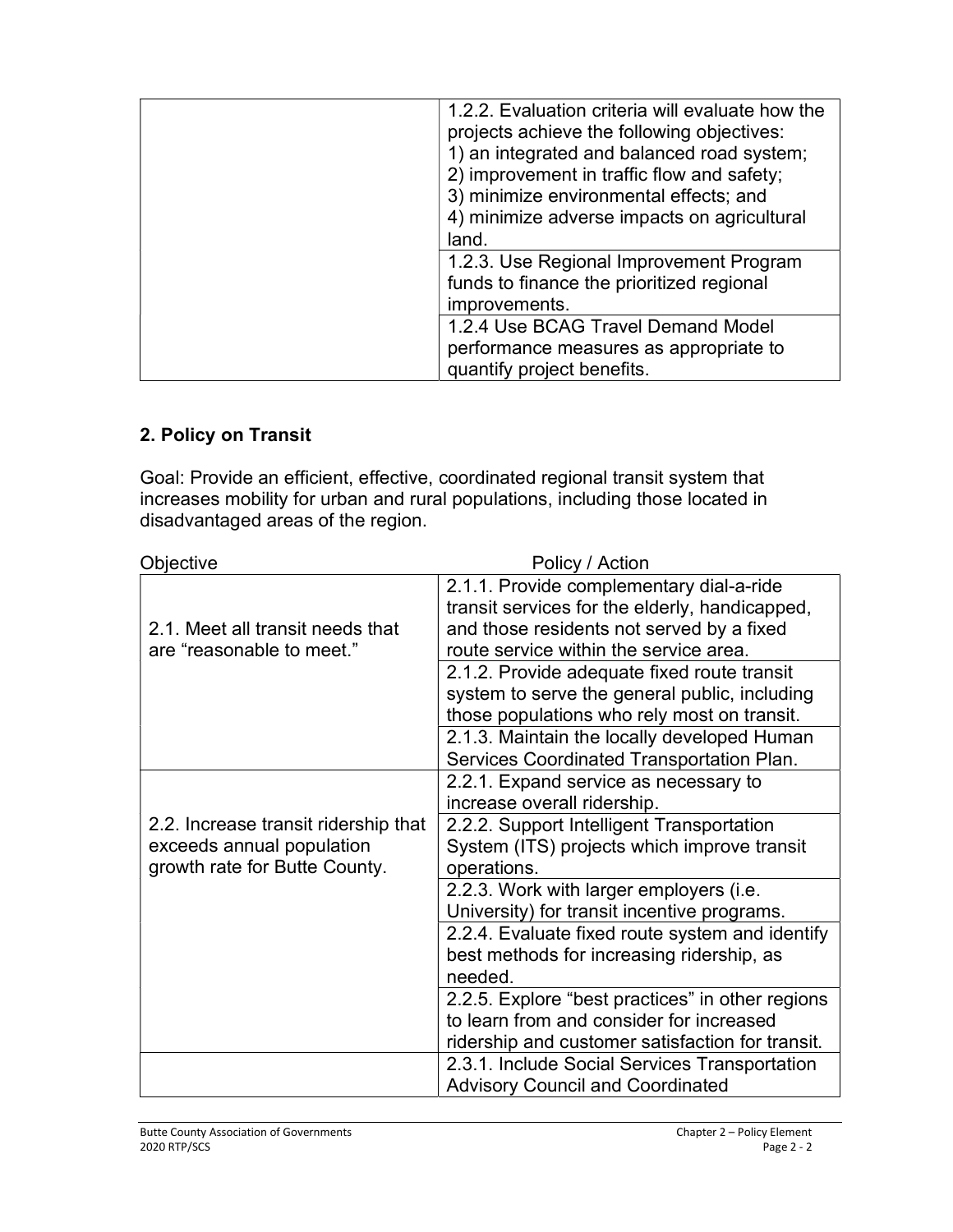| 2.3. Promote citizen participation<br>and education in transit planning | Transportation Working Group in the regional<br>transit planning process. |
|-------------------------------------------------------------------------|---------------------------------------------------------------------------|
| and operations.                                                         | 2.3.2. Use the BCAG newsletter and website                                |
|                                                                         | for transit education and information.                                    |
| 2.4. Maintain a reliable transit                                        | 2.4.1. Monitor contractor for timely transit                              |
| system.                                                                 | operations reporting.                                                     |
|                                                                         | 2.4.2. Conduct Preventative Maintenance                                   |
|                                                                         | Inspections for transit fleet.                                            |

#### 3. Policy on Rail

Goal: A rail system that provides safe and reliable service for people and goods.

| Objective                                                   | Policy / Action                                                                                                      |
|-------------------------------------------------------------|----------------------------------------------------------------------------------------------------------------------|
| 3.1. Maintain and expand<br>passenger service through Butte | 3.1.1. Monitor the activities of Amtrak to<br>assure passenger rail services in Butte<br>County.                     |
| County.                                                     | 3.1.2. Encourage the High Speed Rail<br>Authority to consider implementing service<br>connecting Chico to Sacramento |
|                                                             | 3.1.3. Pursue state and federal grant funding<br>for rail safety projects.                                           |

#### 4. Policy on Goods Movement

Goal: Provide a transportation system that enables safe movement of goods in and through Butte County.

| <b>Objective</b>                                                        | Policy / Action                                                                                                                                         |
|-------------------------------------------------------------------------|---------------------------------------------------------------------------------------------------------------------------------------------------------|
| 4.1. Provide an adequate regional<br>road system for goods<br>movement. | 4.1.1. Work with state and federal legislators<br>to lobby for funding to develop continuous four<br>lane highway to Chico on the SR 70/99<br>Corridor. |
|                                                                         | 4.1.2. Leverage regional share funds for<br>Caltrans interregional share and State<br>Highway Operations and Protection Program.                        |

#### 5. Policy on Aviation

Goal: A fully functional and integrated air service and airport system complementary to the countywide transportation system.

| Objective                        | Policy / Action                              |
|----------------------------------|----------------------------------------------|
| 5.1. Maintain daily commercial   | 5.1.1. Support the acquisition of commercial |
| airline service to the Bay Area. | airline service in Butte County.             |
| 5.2. Work with local agencies to | 5.2.1. Support the Butte County Airport Land |
| ensure compatible land uses      | Use Commission and local airports in their   |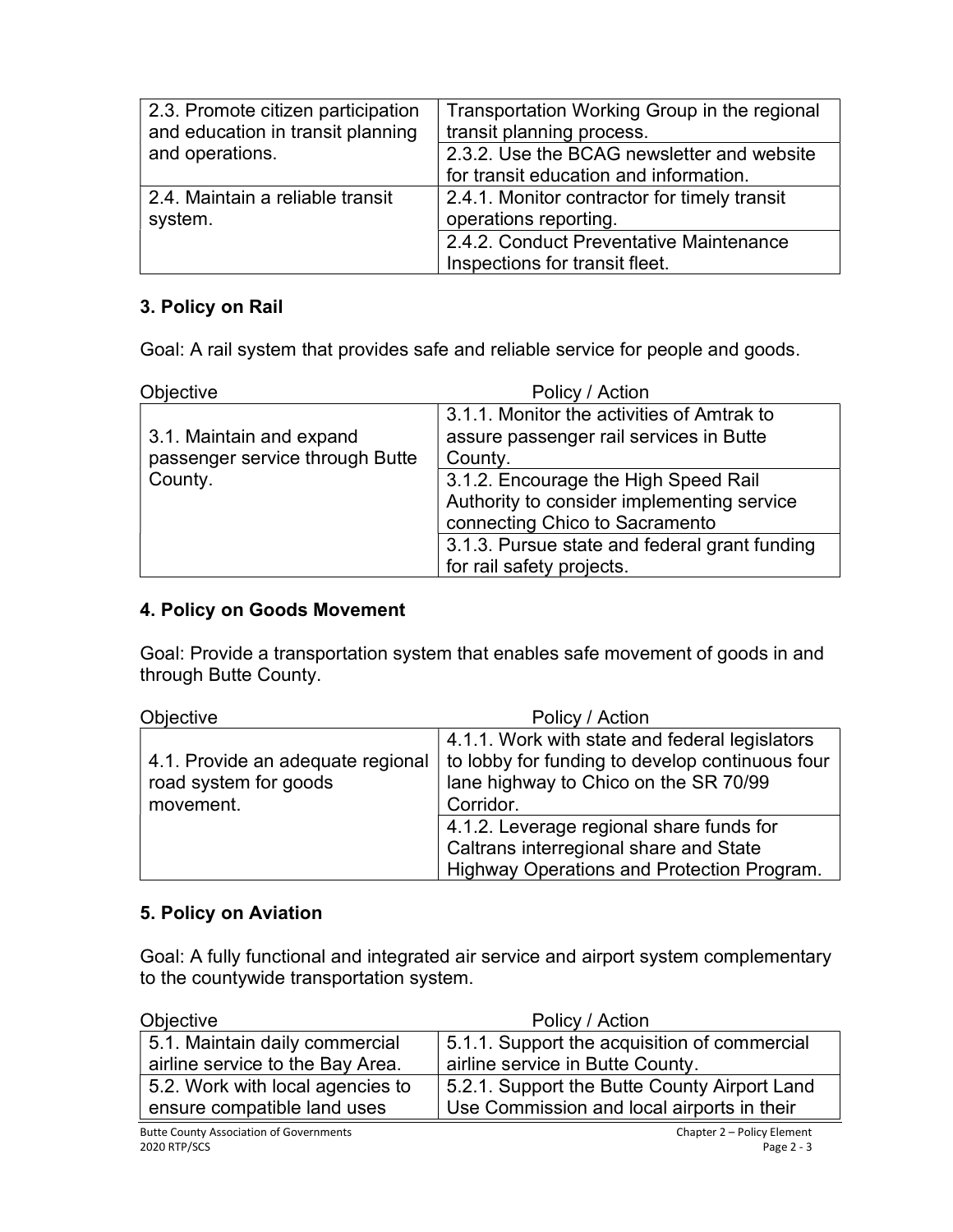| around existing airports to reduce<br>noise conflicts. | efforts to ensure compatible land uses around<br>airports. |
|--------------------------------------------------------|------------------------------------------------------------|
|                                                        | 5.2.2. Support the local airports in their                 |
|                                                        | attempts to acquire the land surrounding the               |
|                                                        | airports.                                                  |
| 5.3. Ensure Airport Master Plans                       | 5.3.1. Support projects that integrate air                 |
| are updated and revised as                             | transport facilities with other modes of                   |
| necessary and required.                                | transportation.                                            |

#### 6. Policy on Non-Motorized Transportation

Goal: A regional transportation system for bicyclists and pedestrians.

| Objective                                                                                                                     | Policy / Action                                                                                                                                                                                                                                 |
|-------------------------------------------------------------------------------------------------------------------------------|-------------------------------------------------------------------------------------------------------------------------------------------------------------------------------------------------------------------------------------------------|
| 6.1 Work with local agencies to<br>develop and construct bicycle<br>and pedestrian facilities including<br>access to transit. | 6.1.1. Support the construction of bike<br>facilities and access to transit as designated in<br>the local alternative transportation plans.<br>6.1.2. Assist local jurisdictions in actively<br>pursuing active transportation related funding. |
|                                                                                                                               | 6.1.3. Support projects and policies for<br>bicycles on the fixed route transit system (bike<br>racks, etc.).                                                                                                                                   |
|                                                                                                                               | 6.1.4. Support local efforts in complete<br>streets approach towards achieving active<br>transportation project enhancements.                                                                                                                   |
| 6.2 Assist local jurisdictions in<br>pursuing grant funding.                                                                  | 6.2.1. Assist as requested in developing local<br>alternative transportation plans.                                                                                                                                                             |
|                                                                                                                               | 6.2.2. Participate in local bicycle advisory<br>committees.                                                                                                                                                                                     |

#### 7. Policy on Intelligent Transportation System (ITS)

Goal: Promote the use of ITS technologies in the planning and programming process.

| <b>Objective</b>                                                                                  | Policy / Action                                                                                                                                                                                    |
|---------------------------------------------------------------------------------------------------|----------------------------------------------------------------------------------------------------------------------------------------------------------------------------------------------------|
| 7.1 Maintain the North State ITS<br>System Deployment Plan.                                       | 7.1.1. Encourage the use of ITS technologies<br>in the project development process.<br>7.1.2. Encourage the state to provide<br>resources to manage and update ITS<br>planning in the north state. |
| 7.2 Apply Transportation Systems<br>Management (TSM) strategies to<br>projects where appropriate. | 7.2.1 Assist local agencies in evaluating the<br>impacts of TSM strategies.                                                                                                                        |

#### 8. Policy on Energy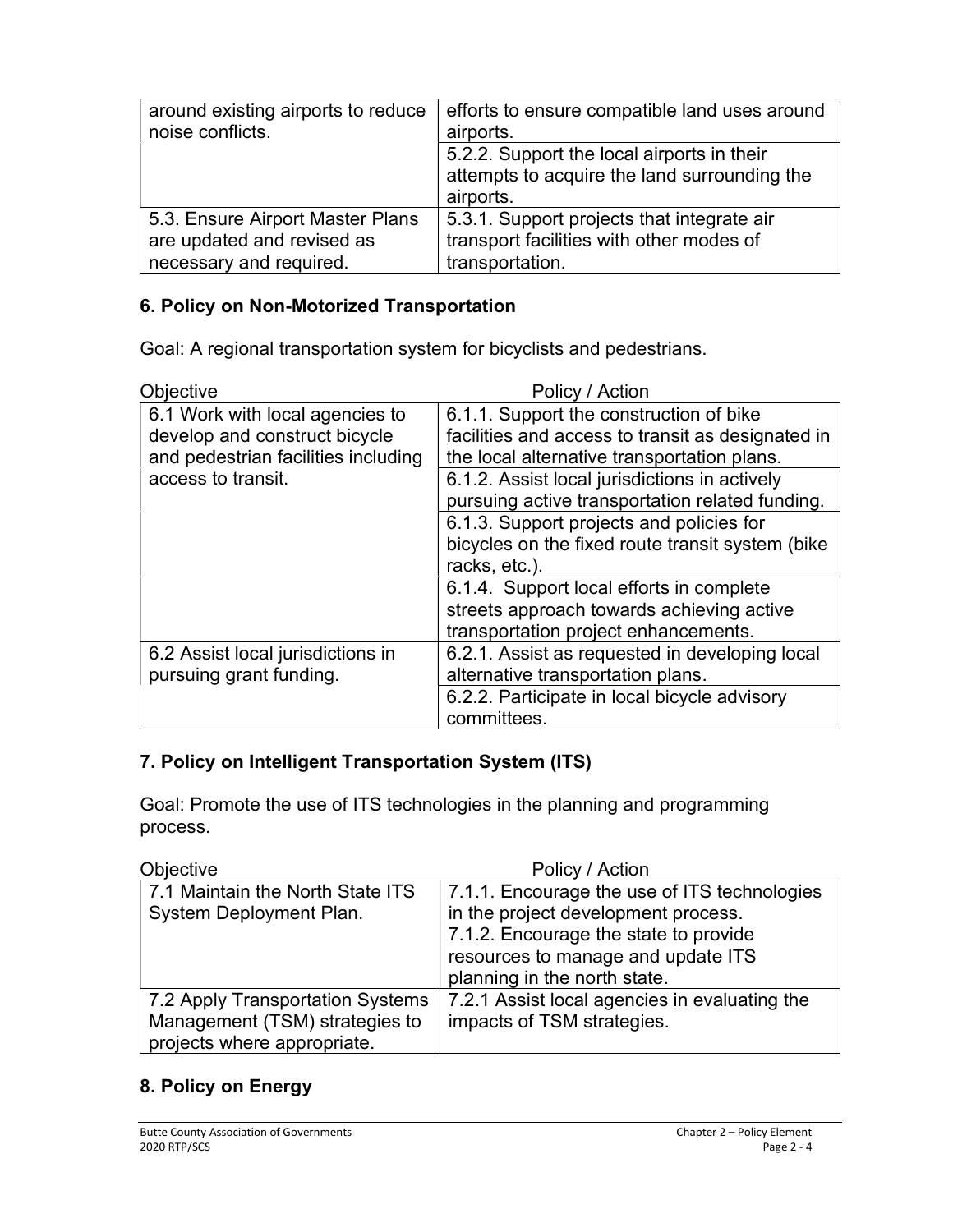Goal: Reduce usage of nonrenewable energy resources for transportation purposes.

| <b>Objective</b>                                | Policy / Action                                                                                 |
|-------------------------------------------------|-------------------------------------------------------------------------------------------------|
| 8.1 Increase public transit and                 | 8.1.1. Increase transit service where feasible.                                                 |
| carpooling/vanpooling and<br>bicycling/walking. | 8.1.2. Support passage of ordinances that<br>provide for vanpooling and carpooling<br>programs. |
|                                                 | 8.1.3 Support passage of ordinances that<br>provide for park and ride lots.                     |

#### 9. Policy on Air Quality

Goal: Achieve air quality standards set by the Environmental Protection Agency (EPA) and the State Air Resources Board.

| Objective                                                                                                  | Policy / Action                                                                                                                                                                             |
|------------------------------------------------------------------------------------------------------------|---------------------------------------------------------------------------------------------------------------------------------------------------------------------------------------------|
| 9.1. Coordinate transportation<br>planning with air quality planning<br>at the technical and policy level. | 9.1.1. Assist as requested by the Butte County<br>Air Quality Management District in developing<br>the transportation-related portions of the State<br>Implementation Plan for air quality. |
|                                                                                                            | 9.1.2. Provide technical assistance to local<br>jurisdictions in developing air quality analysis<br>as needed for projects.                                                                 |
|                                                                                                            | 9.1.3 Support projects which demonstrate an<br>air quality benefit.                                                                                                                         |
| 9.2. Implement transportation<br>requirements established by                                               | 9.2.1. Work with state to identify emissions<br>budget for Butte County.                                                                                                                    |
| Assembly Bill (AB) 32.                                                                                     | 9.2.2 Develop transportation projects that<br>reduce greenhouse gas emissions.                                                                                                              |

## 10. Policy on Land Use Strategies

Goal: Provide economical, long-term solutions to transportation problems by encouraging community designs which encourage walking, transit, and bicycling.

| <b>Objective</b>                                                            | Policy / Action                                                                                                                                                                            |
|-----------------------------------------------------------------------------|--------------------------------------------------------------------------------------------------------------------------------------------------------------------------------------------|
| 10.1. Innovative land use and<br>transportation planning.                   | 10.1.1. Provide technical assistance and<br>make available BCAG Travel Demand Model<br>as a tool to assess road network to identify<br>potential solutions to improve traffic<br>movement. |
|                                                                             | 10.1.2. Assist as requested in evaluating land<br>use strategies.                                                                                                                          |
| 10.2. Plan future roads to<br>accommodate land uses at a<br>regional level. | 10.2.1. Assist member jurisdictions in taking a<br>regional approach in land use and developing<br>a road network that serves the entire region.                                           |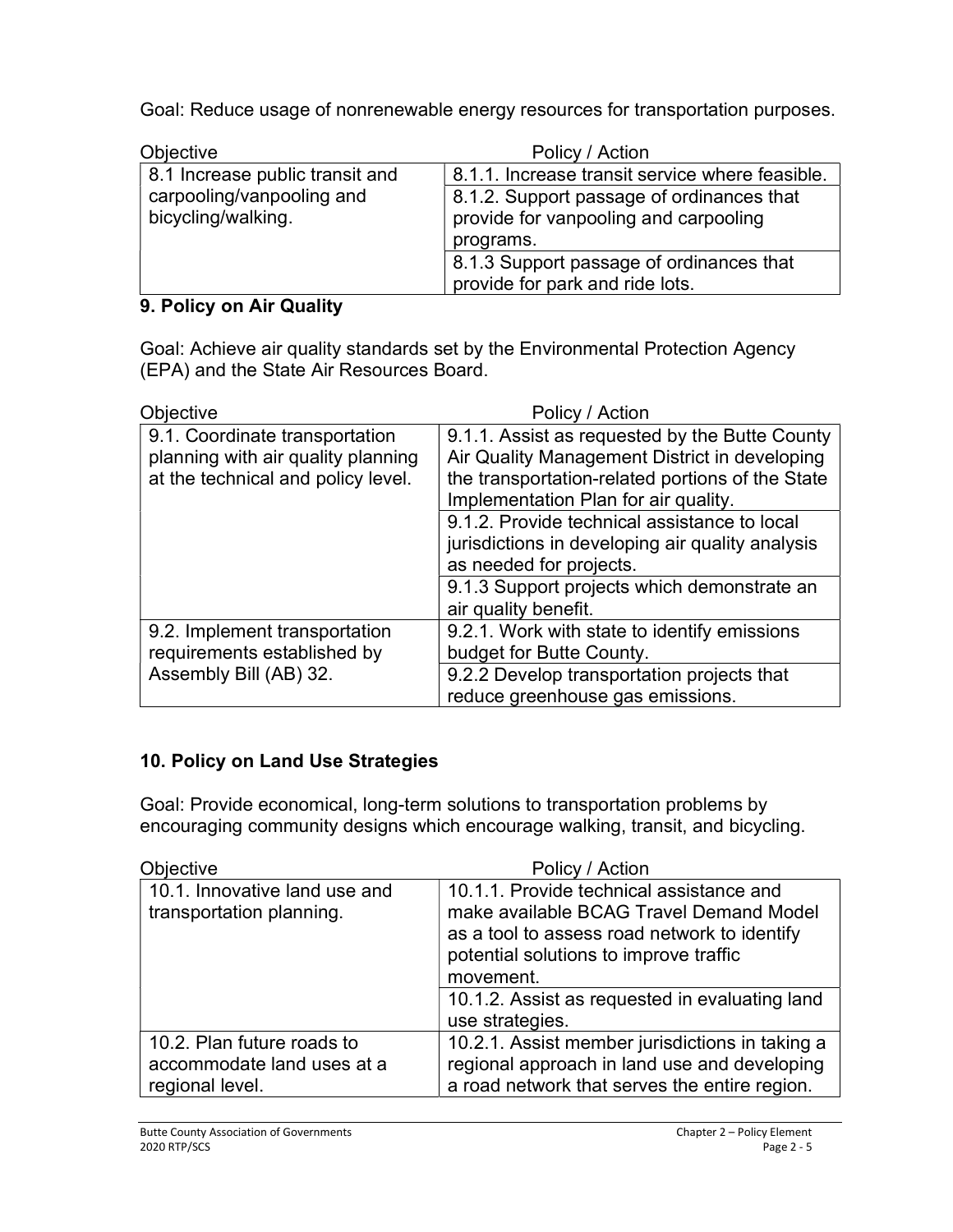|                                                                                                                          | 10.2.2. Encourage all jurisdictions to actively<br>participate in the Regional Transportation<br>Plan Update process.                                                                                       |
|--------------------------------------------------------------------------------------------------------------------------|-------------------------------------------------------------------------------------------------------------------------------------------------------------------------------------------------------------|
| 10.3. Roads that are pedestrian<br>friendly encourage bicycle trips<br>and the use of the mass<br>transportation system. | 10.3.1. Assist member jurisdictions in<br>developing and implementing strategies and<br>design criteria that make new commercial and<br>residential developments friendly to<br>pedestrians and bicyclists. |
| 10.4. Preserve productive<br>farmland and land that provides                                                             | 10.4.1 Consider impacts on prime farmland<br>and areas that support protected wildlife.                                                                                                                     |
| habitat for rare, endangered or<br>threatened species.                                                                   | 10.4.2 Encourage participation in Butte<br>Regional Conservation Plan (BRCP).                                                                                                                               |
| 10.5. Ensure Goals and Policies<br>are consistent at both the regional<br>and local levels.                              | 10.5.1 Assist the cities, town and county<br>during their General Plan updates to ensure<br>that the plans are consistent with the RTP and<br>BRCP.                                                         |

# 11. Policy on Transportation Financing

Goal: Develop and support financing strategies that provide for continuous implementation of the Regional Transportation Plan projects and strategies.

| <b>Objective</b>                   | Policy / Action                                 |
|------------------------------------|-------------------------------------------------|
| 11.1. Develop and adopt policies   | 11.1.1. Provide technical assistance to local   |
| that will provide adequate funding | jurisdictions in the development of             |
| resources for all transportation   | transportation financing mechanisms.            |
| modes and strategies.              | 11.1.2. Consider cost efficiency / cost benefit |
|                                    | ratio in project evaluation criteria.           |
| 11.2. Work with Cities and County  | 11.2.1 Work with cities, town and county to     |
| on development of a regional       | identify potential options for funding          |
| road network fee program.          | transportation system maintenance and           |
|                                    | improvements on the regional road network.      |
|                                    | 11.2.2. Develop funding shortfall needs         |
|                                    | assessment for state highways, local streets    |
|                                    | and roads for Butte County.                     |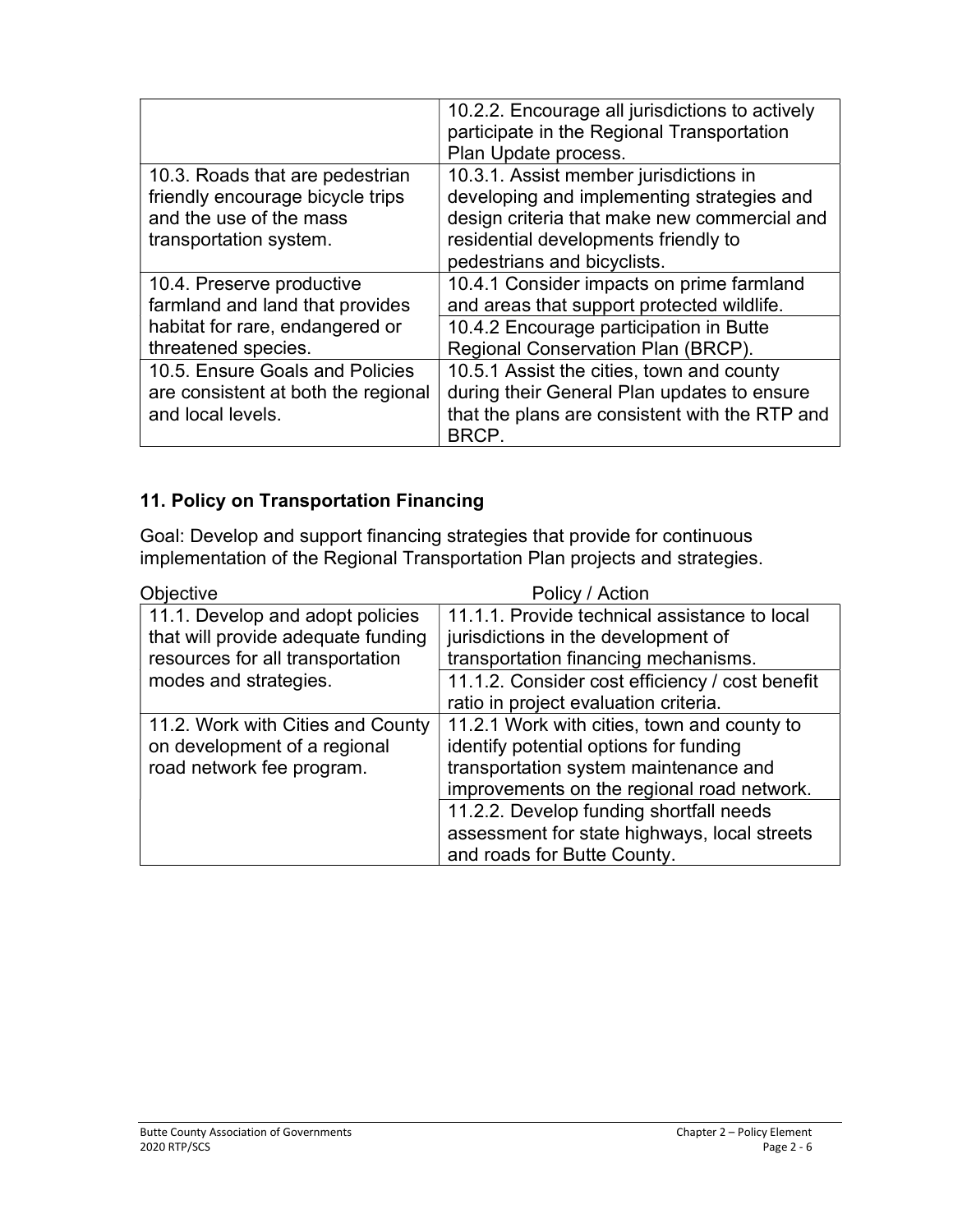## 12. Policy on Outreach and Coordination

Goal: Provide a forum for participation and cooperation in transportation planning and facilitate relationships for transportation issues that transcend jurisdictional boundaries.

| Objective                                                                          | Policy / Action                                                                                                                       |
|------------------------------------------------------------------------------------|---------------------------------------------------------------------------------------------------------------------------------------|
| 12.1. Assist jurisdictions in local<br>transportation planning.                    | 12.1.1. Evaluate transportation impacts of<br>land use and development proposals as<br>requested.                                     |
|                                                                                    | 12.1.2. Provide technical assistance in the<br>preparation of transportation financing<br>mechanisms as requested.                    |
|                                                                                    | 12.1.3. Assist in the preparation of local<br>general plans.                                                                          |
| 12.2. Promote consistency<br>among all levels of local<br>transportation planning. | 12.2.1. Involve the local, state, and federal<br>agencies and elected officials in the<br>transportation planning process.            |
|                                                                                    | 12.2.2. Promote consistency between the<br>Regional Transportation Plan and local and<br>state level plans.                           |
| 12.3. Promote citizen participation<br>and education in transportation             | 12.3.1. Use the BCAG newsletter for<br>transportation planning education.                                                             |
| planning.                                                                          | 12.3.2. Conduct workshops and information<br>sessions for transportation planning and<br>projects.                                    |
|                                                                                    | 12.3.3 Utilize the internet to facilitate the<br>dissemination of transportation projects and<br>information on the planning process. |
|                                                                                    | 12.3.4 Follow BCAG's Public Participation<br>Plan procedures.                                                                         |

#### 13. Policy on Quality of Travel and Livability

Mobility Goal: The transportation system should provide for convenient travel options for people and goods and maximize its productivity. The system should reduce both the time it takes to travel as well as the total costs of travel.

Reliability Goal: The transportation system should be reliable so that travelers can expect relatively consistent travel times from day-to-day for the same trip by mode(s).

System Preservation and Safety Goal: The public's investment in transportation should be protected by maintaining the transportation system. It is critical to preserve and ensure a safe regional transportation system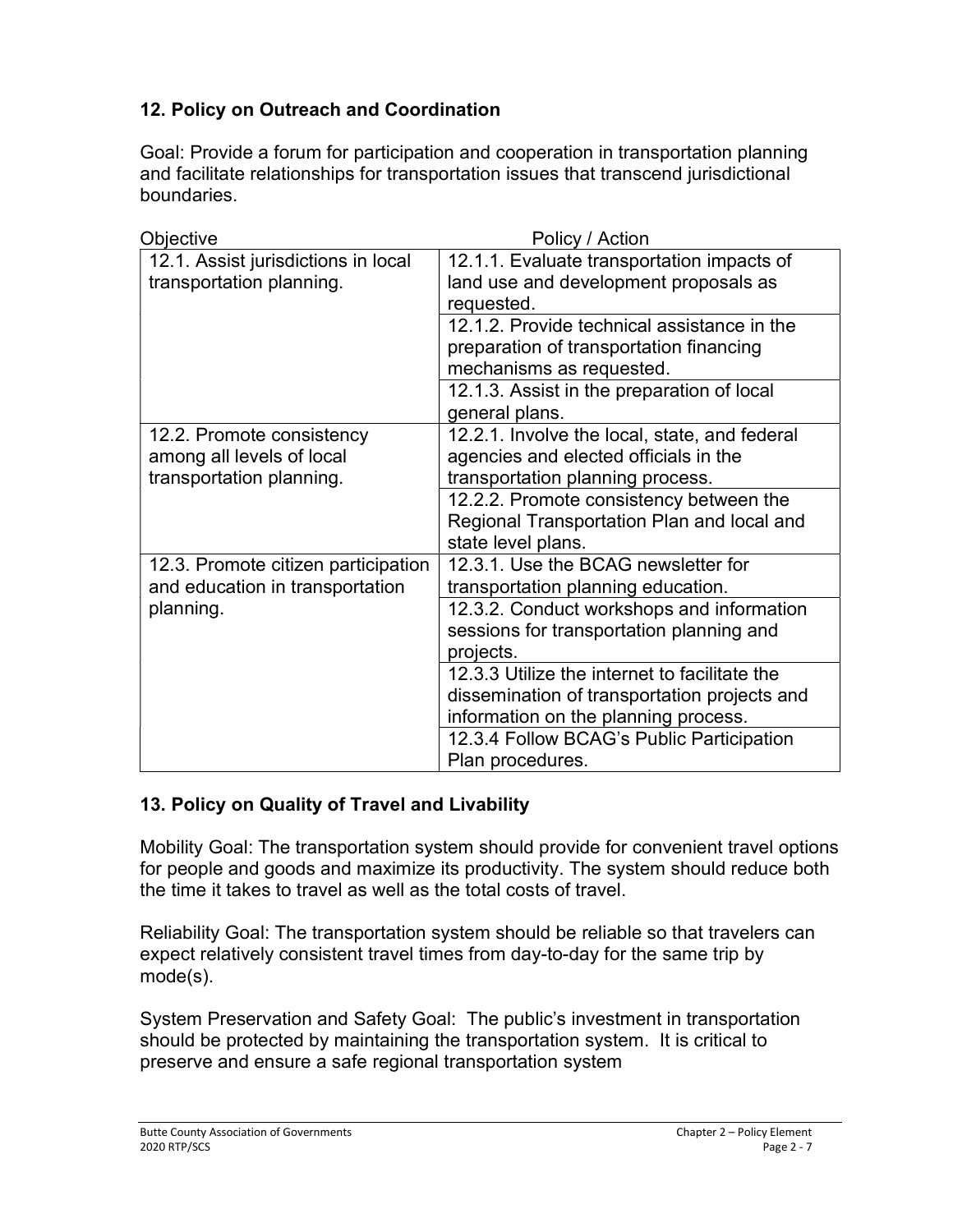| Objective                                                                                                                                              | Policy / Action                                                                                                                     |
|--------------------------------------------------------------------------------------------------------------------------------------------------------|-------------------------------------------------------------------------------------------------------------------------------------|
| 13.1. Assist in efforts which                                                                                                                          | 13.1.1. Tailor transportation improvements to                                                                                       |
| enhance mobility for the region.                                                                                                                       | better connect people with jobs and other                                                                                           |
| The system should provide for                                                                                                                          | activities such as "Smart Mobility" concepts to                                                                                     |
| convenient travel options for                                                                                                                          | increase system efficiencies and strive to                                                                                          |
| people and goods and maximize                                                                                                                          | reduce GHGs.                                                                                                                        |
| its productivity. The system                                                                                                                           | 13.1.2. Provide convenient travel choices                                                                                           |
| should reduce both the time it                                                                                                                         | including transit, driving, ridesharing, walking,                                                                                   |
| takes to travel as well as the total                                                                                                                   | and biking.                                                                                                                         |
| costs of travel.                                                                                                                                       | 13.1.3. Preserve and expand options for<br>regional freight movement.                                                               |
|                                                                                                                                                        | 13.1.4. Increase the use of transit,<br>ridesharing, walking and biking in major<br>corridors and communities.                      |
|                                                                                                                                                        | 13.1.5 Provide transportation choices to<br>better connect the Butte County region with<br>neighboring counties and tribal nations. |
| 13.2. Assist in efforts which                                                                                                                          | 13.2.1. Employ new technologies to make                                                                                             |
| enhance reliability for the region.                                                                                                                    | travel more reliable and convenient.                                                                                                |
| The system should be reliable so<br>travelers can expect relatively<br>consistent travel times from day-<br>to-day for the same trip by<br>$mode(s)$ . | 13.2.2. Manage the efficiency of the<br>transportation system to improve traffic flow.                                              |
| 13.3. Assist in preserving the                                                                                                                         | 13.3.1. Work towards keeping the region's                                                                                           |
| transportation system and safety.                                                                                                                      | transportation system in a good state of                                                                                            |
| The public's investment in                                                                                                                             | repair.                                                                                                                             |
| transportation should be protected                                                                                                                     | 13.3.2. Work towards reducing bottlenecks                                                                                           |
| by maintaining the system to                                                                                                                           | and increase safety by improving operations.                                                                                        |
| preserve it and ensure a safe                                                                                                                          | 13.3.4 Improve emergency preparedness                                                                                               |
| system.                                                                                                                                                | within the regional transportation system.                                                                                          |

# 14. Policy on Sustainability

Goal: Incorporate Sustainable Community Strategies into the regional transportation planning process which works towards social equity, a healthy environment and a prosperous economy.

| Objective                            | Policy / Action                                |
|--------------------------------------|------------------------------------------------|
| 14.1. Work towards a                 | 14.1.1. Create equitable opportunities for all |
| transportation system that is        | populations regardless of age, ability, race,  |
| designed to provide an equitable     | ethnicity, or income.                          |
| level of transportation services for | 14.1.2. Ensure access to jobs, services, and   |
| all populations.                     | recreation for populations with fewer          |
|                                      | transportation choices.                        |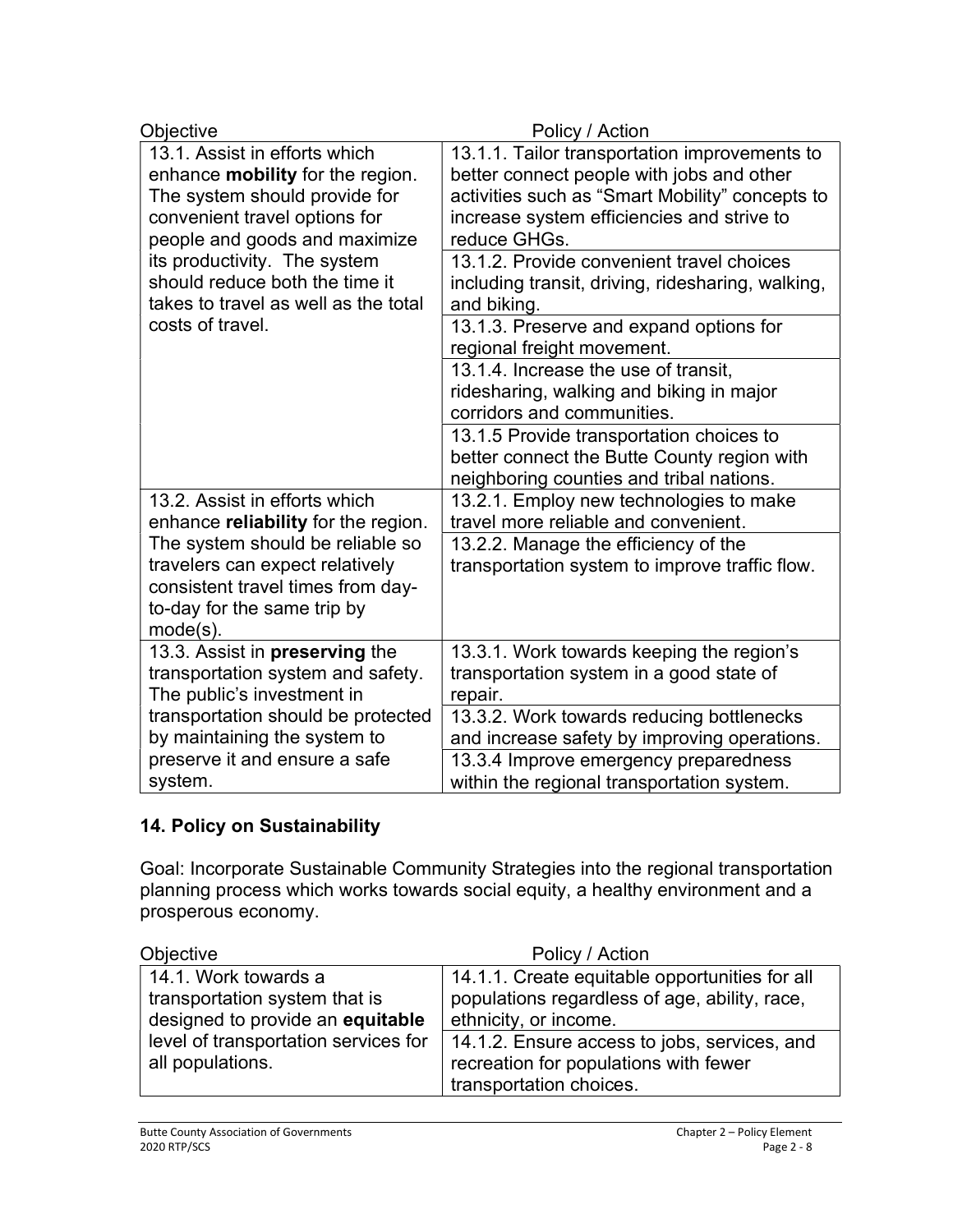| 14.2. Work towards a                                                                                                                    | 14.2.1. Develop transportation improvements                                  |
|-----------------------------------------------------------------------------------------------------------------------------------------|------------------------------------------------------------------------------|
| transportation system that leads                                                                                                        | that respect and enhance the environment.                                    |
| to environmental sustainability                                                                                                         | 14.2.2. Work towards reducing greenhouse                                     |
| and fosters efficient development                                                                                                       | gas emissions from vehicles and continue to                                  |
| patterns that optimizes travel,                                                                                                         | improve air quality in the region.                                           |
| housing, and employment choices                                                                                                         | 14.2.3. Work towards making the                                              |
| and encourages future growth                                                                                                            | transportation investments made result in                                    |
| away from rural areas and closer                                                                                                        | healthy and sustainable communities.                                         |
| to existing and planned<br>development.                                                                                                 |                                                                              |
| 14.3. Work towards a prosperous                                                                                                         | 14.3.1. Maximize the economic benefits of                                    |
| economy in making                                                                                                                       | transportation investments made.                                             |
| transportation decisions. The<br>transportation system should play<br>a significant role in raising the<br>region's standard of living. | 14.3.2. Enhance the goods movement system<br>to support economic prosperity. |

### 15. Policy on Emergency Preparedness

Goal: To support and collaborate on proactive emergency planning and projects. Projects that increase emergency readiness and preparedness including upgrading and maintaining roadways, public transit or facilities that support emergency situations.

| Objective                                                                                                                                 | Policy / Action                                                                                                                                                                                                                                                                                        |
|-------------------------------------------------------------------------------------------------------------------------------------------|--------------------------------------------------------------------------------------------------------------------------------------------------------------------------------------------------------------------------------------------------------------------------------------------------------|
| 15.1. Work with Cities and County<br>on development of a regional road<br>trunk network that would best<br>serve emergency purposes.      | 15.1.1 Work with cities, town and county to<br>identify potential options for funding<br>transportation system maintenance and<br>improvements on the regional road network.<br>15.1.2. Develop funding shortfall needs<br>assessment for state highways, local streets<br>and roads for Butte County. |
| 15.2. Actively pursue and assist<br>local jurisdiction pursue grant<br>funding that works towards<br>enhancing emergency<br>preparedness. | 15.2.1. Pursue federal and state grant funding<br>opportunities and assist local jurisdictions<br>with their own potential grant applications.                                                                                                                                                         |